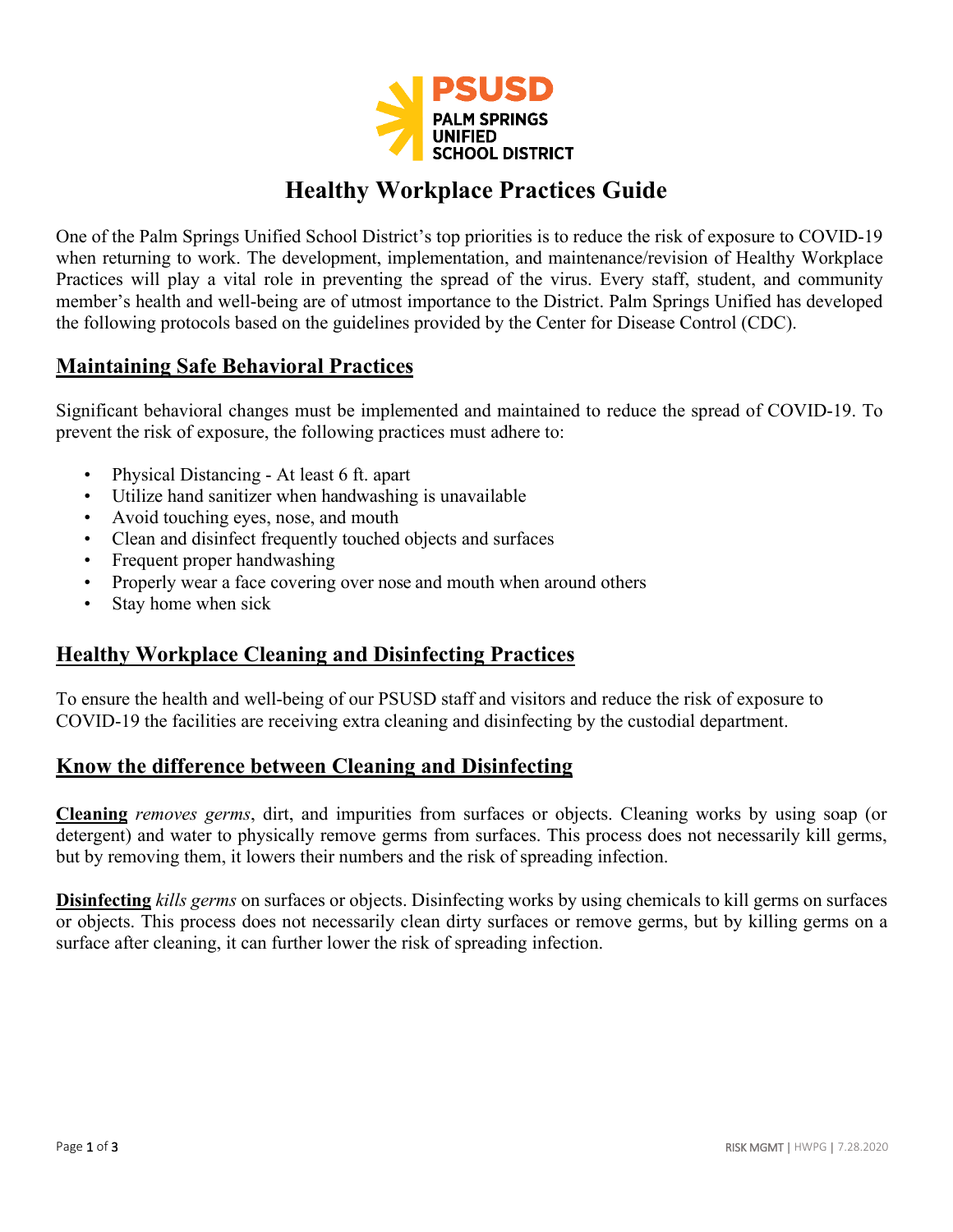## **Disinfecting Protocols**

Evaluate the space you work in to determine what kinds of surfaces and materials make up that area. Most surfaces and objects will need normal routine cleaning. Frequently touched surfaces will require additional cleaning and disinfecting.

If the school or office area you work in has been unoccupied for 7 days or more, then it will only need normal routine cleaning to reopen the area. This is because the virus that causes COVID-19 has not been shown to survive on surfaces longer than 7 days.

Some surfaces only need to be cleaned with a general cleaning agent. For example, surfaces and objects that are **not** frequently touched do not require disinfection. COVID-19 on surfaces and objects naturally die within hours or up to 7 days. Warmer temperatures and exposure to sunlight will reduce the time the virus survives on surfaces and objects.

A normal routine cleaning with a general cleaning agent removes germs and dirt from surfaces. It also lowers the risk of spreading COVID-19. Also, disinfecting areas that are frequently touched will assist in killing germs on surfaces.

## **Staff Request for Disinfectant Cleaner for Personal Work/Office Area (voluntary)**

- Staff requesting disinfectant shall first complete specific online safety training provided through Keenan SafeSchools before its use (see attachment).
- Unless you need to disinfect, consider using a general-purpose cleaner. Waxie Green 243 Neutral Cleaner is available upon request from your custodian.
- See Head Custodian for Personal Cleaning Supply Kits and the replacement of soiled rags.

## **Cleaning for Custodial Staff**

Ensuring the safety of staff who perform custodial services is a top priority for Palm Springs Unified School District. Custodial staff will be provided with the appropriate personal protective equipment (PPE) to reduce the risk of exposure to illness. The custodial staff will be required to:

- Wear disposable gloves to clean and disinfect
- Change gloves frequently and wash hands in between glove changes
- Properly wear a face covering over nose and mouth when around others
- Wear eye protection when applying disinfectant with a disinfectant applicator
- Practice the routine of cleaning frequently touched surfaces
- Clean surfaces using a general cleaning agent and follow up with the use of a disinfectant